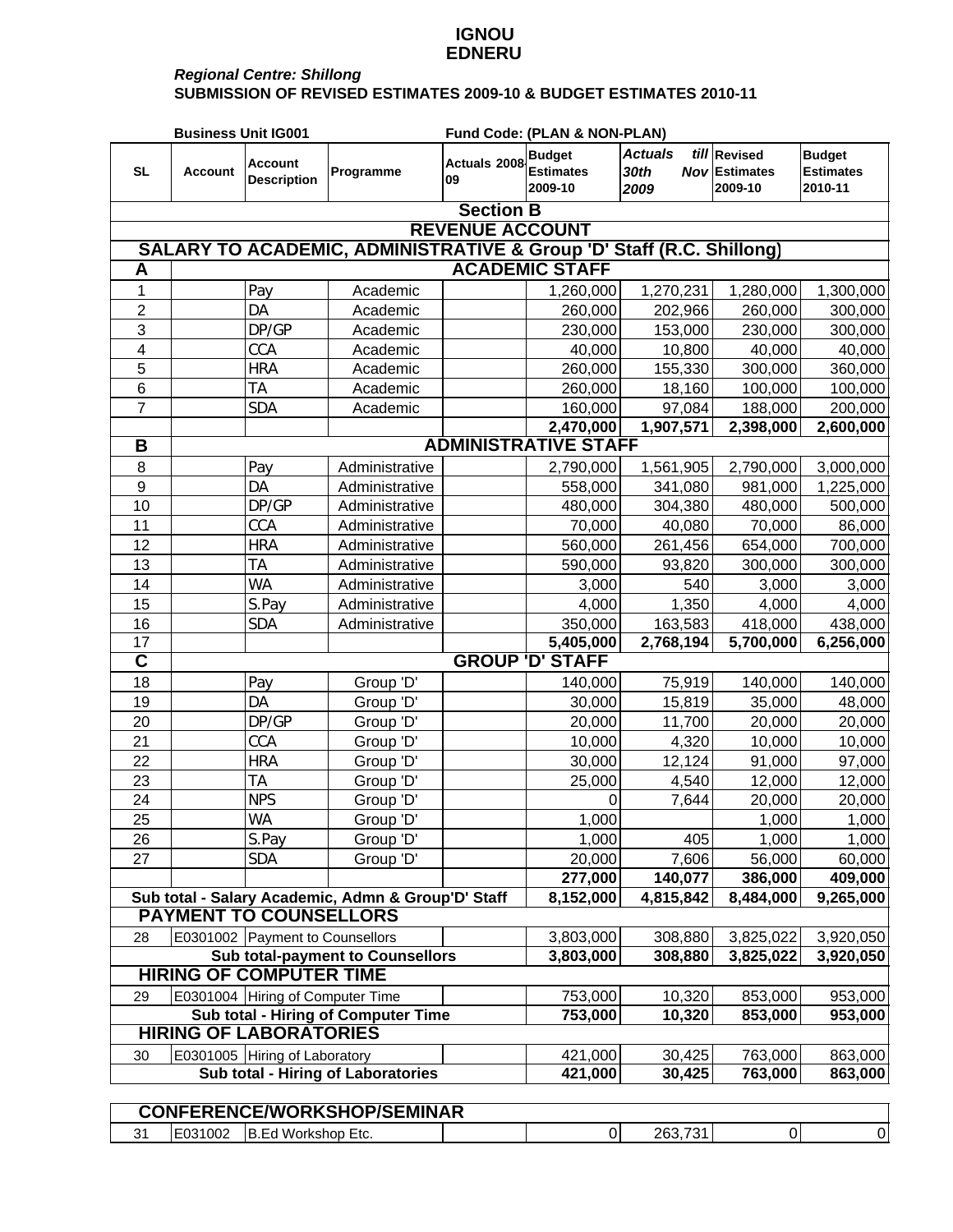|                                |                      | Sub total - Conference/Workshop/Seminar                 | $\mathbf 0$ | 263,731                  | $\mathbf 0$              | $\mathbf 0$        |           |
|--------------------------------|----------------------|---------------------------------------------------------|-------------|--------------------------|--------------------------|--------------------|-----------|
| <b>Consultancy Services(*)</b> |                      |                                                         |             |                          |                          |                    |           |
| 32                             |                      | Consultancy - B.Ed                                      |             | $\mathsf{O}\xspace$      | 49,700                   | 82,000             | 82,000    |
| 33                             |                      | Consultancy - PGDMCH                                    |             | 0                        | 0                        | 0                  |           |
| <b>Sub total - Consultancy</b> |                      |                                                         |             | $\overline{\mathbf{0}}$  | 49,700                   | 82,000             | 82,000    |
|                                |                      | <b>Project Evaluation Charges (*)</b>                   |             |                          |                          |                    |           |
| 34                             |                      | E0301007 MCA/BCA/Project Course                         |             | 46,000                   | 0                        | 46,000             | 46,000    |
| 35                             |                      | E0301030 Project Evaluation Charges                     |             |                          | 0                        | $\Omega$           |           |
|                                |                      | <b>Sub Total - Project Evaluation Charges</b>           |             | 46,000                   | $\mathbf 0$              | 46,000             | 46,000    |
|                                |                      | <b>REMUNERATION TO STUDY CENTRES</b>                    |             |                          |                          |                    |           |
| 36                             | E0201101             | Head of Institution                                     |             | 835,000                  | 307,500                  | 835,000            | 935,000   |
| 37                             |                      | E0201102 Co-Ordinator                                   |             | 1,430,000                | 785,170                  | 1,430,000          | 1,530,000 |
| 38                             |                      | E0201103 Assistant Co-Ordinator                         |             | 860,000                  | 64,800                   | 880,000            | 1,080,000 |
| 39                             |                      | E0201104 Clerical Staff                                 |             | 1,410,000                | 496,900                  | 1,410,000          | 1,660,000 |
| 40                             |                      | E0201105 Group 'D' Staff                                |             | 945,000                  | 113,533                  | 945,000            | 1,095,000 |
| 41                             |                      | E0201106 Programme Incharge                             |             | 700,000                  | 963,138                  | 700,000            | 1,082,000 |
| 42                             |                      | E0201107 Secretarial Assistant                          |             | 454,000                  | 18,332                   | 454,000            | 554,000   |
|                                |                      | Sub total - Remuneration to Study Centres               |             | 6,634,000                | 2,749,373                | 6,654,000          | 7,936,000 |
|                                |                      | <b>TELECONFERENCING</b>                                 |             |                          |                          |                    |           |
| 43                             |                      | E0308001 Teleconferencing                               |             | 15,000                   | $\pmb{0}$                | 15,000             | 15,000    |
|                                |                      | Sub total - Teleconference                              |             | 15,000                   | $\mathbf 0$              | 15,000             | 15,000    |
|                                | <b>OTHER CHARGES</b> |                                                         |             |                          |                          |                    |           |
| 44                             |                      | E0301013 Term End Exam-SRED                             |             | 0                        |                          | 0                  | 0         |
| 45                             |                      | E0301022 Evaluation of Assignments(*)                   |             | 503,000                  | 33,201                   | 508,000            | 536,000   |
| 46                             |                      | E0307002 Orientation Programme                          |             | 120,000                  | 0                        | 120,000            | 250,000   |
| 47                             |                      | E0309001 Contact Programme                              |             | 30,000                   | 0                        | 40,000             | 50,000    |
| 48                             |                      | E0412001 Bank Charges                                   |             | $\mathbf 0$              | 450                      | 0                  |           |
| 49                             |                      | E0413002  Induction Meeting                             |             | 30,000                   | 1,009                    | 30,000             | 50,000    |
| 50                             |                      | E0413001 Meeting of Co-Ordinators(*)                    |             | 120,000                  | 79,407                   | 120,000            | 250,000   |
| 51                             |                      | Convocation Expenses (*)                                |             | 50,000                   | 0                        | 50,000             | 50,000    |
|                                |                      | Sub total - Other Charges                               |             | 853,000                  | 114,067                  | 868,000            | 1,186,000 |
| <b>MISCELLANEOUS EXPENSES</b>  |                      |                                                         |             |                          |                          |                    |           |
| 52                             |                      | E0208000 Other (OTA)                                    |             | 0                        | 0                        | 0                  | 0         |
| 53                             |                      | E0414001 Daily Wages Staff                              |             | 310,000                  | 746,718                  | 520,000            | 520,000   |
| 54                             | E0264001             | <b>LTC</b>                                              |             | 130,000                  | 60,605                   | 230,000            | 230,000   |
| 55                             |                      | E0264002 Medical Attendance                             |             | 130,000                  | 88,621                   | 230,000            | 230,000   |
| 56                             | E0204004 Bonus       |                                                         |             | 35,000                   | 24,178                   | 35,000             | 35,000    |
|                                |                      | <b>Sub total - Miscellaneous Expenses</b>               |             | 605,000                  | 920,122                  | 1,015,000          | 1,015,000 |
|                                | <b>ALL OTHERS</b>    |                                                         |             |                          |                          |                    |           |
| 57                             |                      | E0310044 Community Work Centres                         |             | 200,000                  | 0                        | 310,000            | 310,000   |
| 58                             |                      | E0310045 ENTERPRENUERSHIP DEVELOPMENT                   |             | 450,000                  | 0                        | 310,000            | 310,000   |
| 59                             |                      | E0310046 Need Assessment Studies                        |             | 150,000                  | 0                        | 310,000            | 310,000   |
| 60                             |                      | E0310047 Vocational Projects                            |             | 750,000                  | 0                        | 310,000            | 310,000   |
| 61                             |                      | E0421035 Promotional Publicity Drives                   |             | 410,000                  | 342,910                  | 310,000            | 310,000   |
|                                |                      | Sub total - All Others                                  |             | 1,960,000                | 342,910                  | 1,550,000          | 1,550,000 |
|                                | <b>MISCELLANEOUS</b> |                                                         |             |                          |                          |                    |           |
|                                |                      | Godown Expenditure                                      |             | $\pmb{0}$<br>$\mathbf 0$ | $\pmb{0}$<br>$\mathbf 0$ | 300,000<br>300,000 | 600,000   |
|                                |                      | Sub total - All Others<br><b>ADMINSTRATIVE EXPENSES</b> |             |                          |                          |                    | 600,000   |
| 62                             |                      | E0401000 Infrastructure Admn. Expenses                  |             | 1,104,000                | $\mathbf 0$              | 1,104,000          | 1,200,000 |
|                                | E0401001             | Rent to Univ. Office                                    |             | 475,000                  | 453,512                  | 475,000            | 475,000   |
| 63<br>64                       |                      | E0402002 Postage & Telegram                             |             | 160,000                  | 69,630                   | 160,000            | 160,000   |
| 65                             |                      | E0402003 Telephone & Fax                                |             | 160,000                  | 68,016                   | 160,000            | 160,000   |
|                                | E0407001             | Printing of Forms & Register                            |             | 70,000                   | 28,920                   | 70,000             | 70,000    |
| 66<br>67                       | E0408001             | Purchase of Stationery                                  |             | 130,000                  | 93,409                   | 130,000            | 130,000   |
| 68                             | E0411001             | Entertainment                                           |             | 30,000                   | 27,182                   | 30,000             | 30,000    |
| 69                             | E0420001             | Honorarium/Remuneration                                 |             | $\pmb{0}$                | 3,323                    | 20,000             | 20,000    |
|                                |                      |                                                         |             |                          |                          |                    |           |